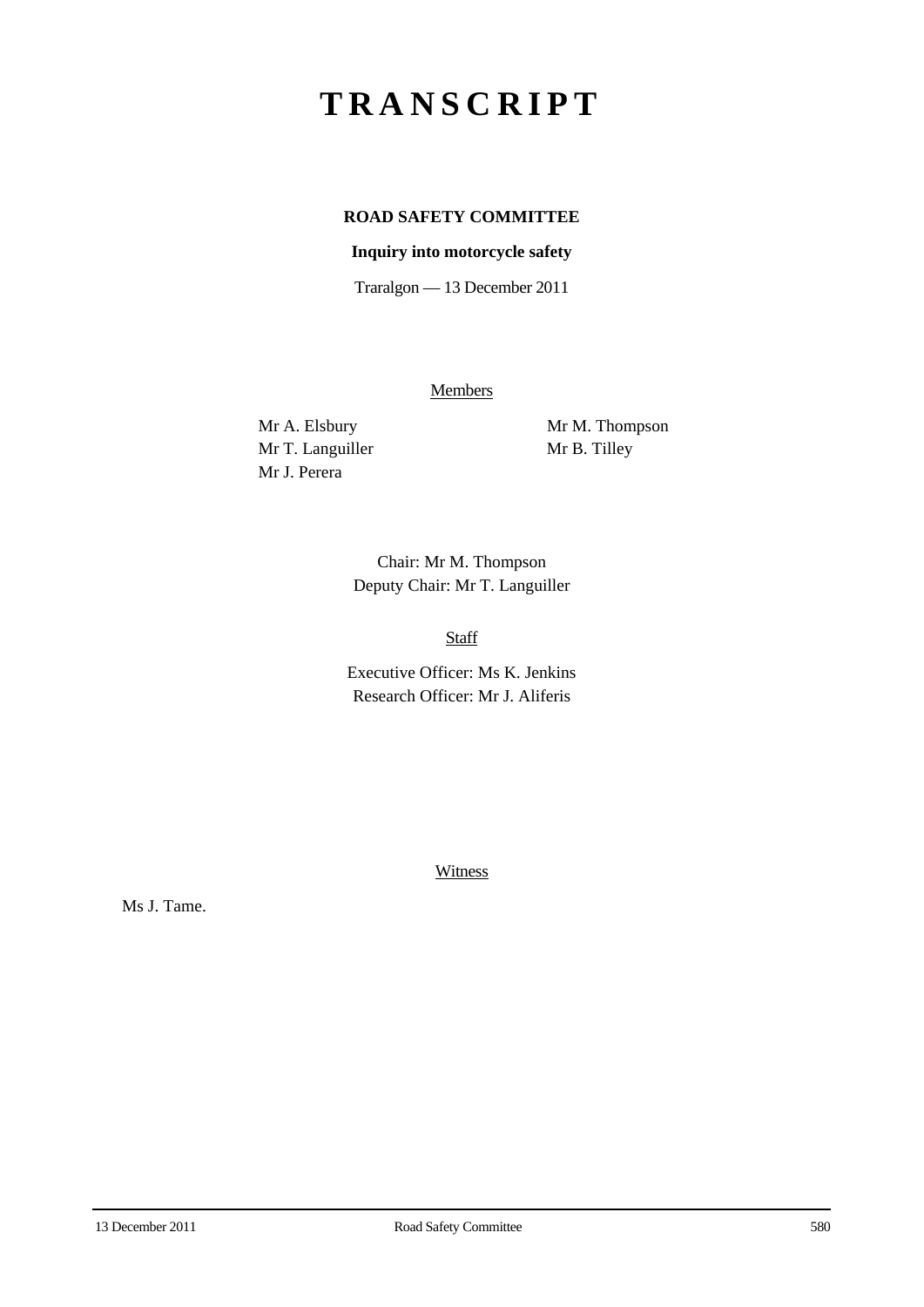**The CHAIR** — Ms Tame, you will get a copy of the transcript of the comments you make today. We note that you may exercise the opportunity to put more details through to the secretariat of the committee, but we invite you to make a comment now.

**Ms TAME** — Thank you very much for the opportunity to speak. I speak with the background of being a Ulysses member. I have been riding for 10 years, and in that time I have covered 150 000 kilometres on both city and country roads. I think that gives me a bit of practical background. I am a bit disturbed by some of the direction that I see this inquiry taking. I have half a dozen points here, but they are not necessarily in order. My first point is that the policy needs to be informed by riders who are familiar with the real problems. For example, stats might appear to show that motorcyclists have single-vehicle accidents too often, but it might not be recorded that some of these are following the evasion of another road user or as a result of hitting a bump or a furrow in the road. The stats may misrepresent that situation.

In relation to Wayne Moon's point about roadside signage being valuable, the advisory signage is valuable because it informs you about what might lie ahead, but it relies on there being a sound road surface, which is not always the case. It might be that heavy vehicles, logging trucks or something have furrowed the road, which might disturb the camber and put you on the wrong side of the road before you know what has happened. It is the same with potholes. This spring has caused a lot of weather damage; I appreciate that local government has a lot of work to do in that regard, but it is still a bad hazard all the same.

I have a few complaints about the motorcycle levy. It is not really fair, because most of the road damage and therefore most of the hazards are actually perpetrated by trucks. As a rider, that is sometimes hard to see in time. You cannot really pick up the bump or a lump. It might be in the shade of a tree, and it is just hard to see. Really the paramount issue for us is that the road quality is good, is safe and is up to the advisory signage. As I said, policy needs to be informed by riders, because with the best of intent people who are not riders can miss the point and be trying to solve an issue but really go down the wrong track or a peripheral path. As I said, trucks do most of the damage, so they should be asked to carry more of the load for road maintenance.

My final point is that the community consultation to date has not been satisfactory, in my book. It seems that the eastern committee, for example — the VicRoads one — has been driven by internal requirements and is really not open to our input as riders. For example, I was a member, and we have stepped off that through frustration. They seemed much more concerned about the colour and the format of their display trailer, like the protective clothing, than they were about listening to what we were concerned about as the real issues we face as riders. There were just too internally focused and not really receptive.

Sorry, that was my penultimate point. My final point is that we do not think protective clothing is worth making a big song and dance about. Almost all people dress adequately. I was speaking to Andrew at half-time there, and he said he has his Draggins and a jacket, and he is right. Most of us do that. Thank you very much.

**Mr LANGUILLER** — Thank you for your submission; we appreciate it. You raise a very interesting point in terms of the injuries and fatalities which, as has been described, could predominantly, if not the majority, be single riders. One important question that perhaps the committee may be able to do a little bit of research into — the fatalities we cannot ask, tragically, but the injured people we could ask through hospitals — would be whether that kind of reporting necessarily concurs in terms of the Department of Health, VicRoads and Victoria Police, because I have taken that point on board by the previous submitter, VicRoads, and it is interesting that you make that point. It would probably be worth pursuing from our end, but I am not sure whether that data is available. That is a good comment in terms of whether we could retrieve that information through the current data processing or system in terms of what sorts of questions there are and what kind of information is there. You could perhaps do a bit of a pilot project and ask 50 injured riders in this region and see whether their reporting concurs with some of the reporting from some of the other government agencies.

I think it is important in itself to work on that comment and submission in the sense that it is one thing to suggest it is the riders' responsibility and that therefore we need to work on the riders or infrastructure or whatever else, but there are times — and I think you have certainly seen that experience anecdotally down the road — when car drivers may be sometimes responsible. But it is only anecdotal; I certainly do not have the data available to me right now. Instead of concentrating and focusing our strategy and our routes on the behaviour and conduct of motorcycle riders, maybe we should concentrate on the behaviour and conduct of car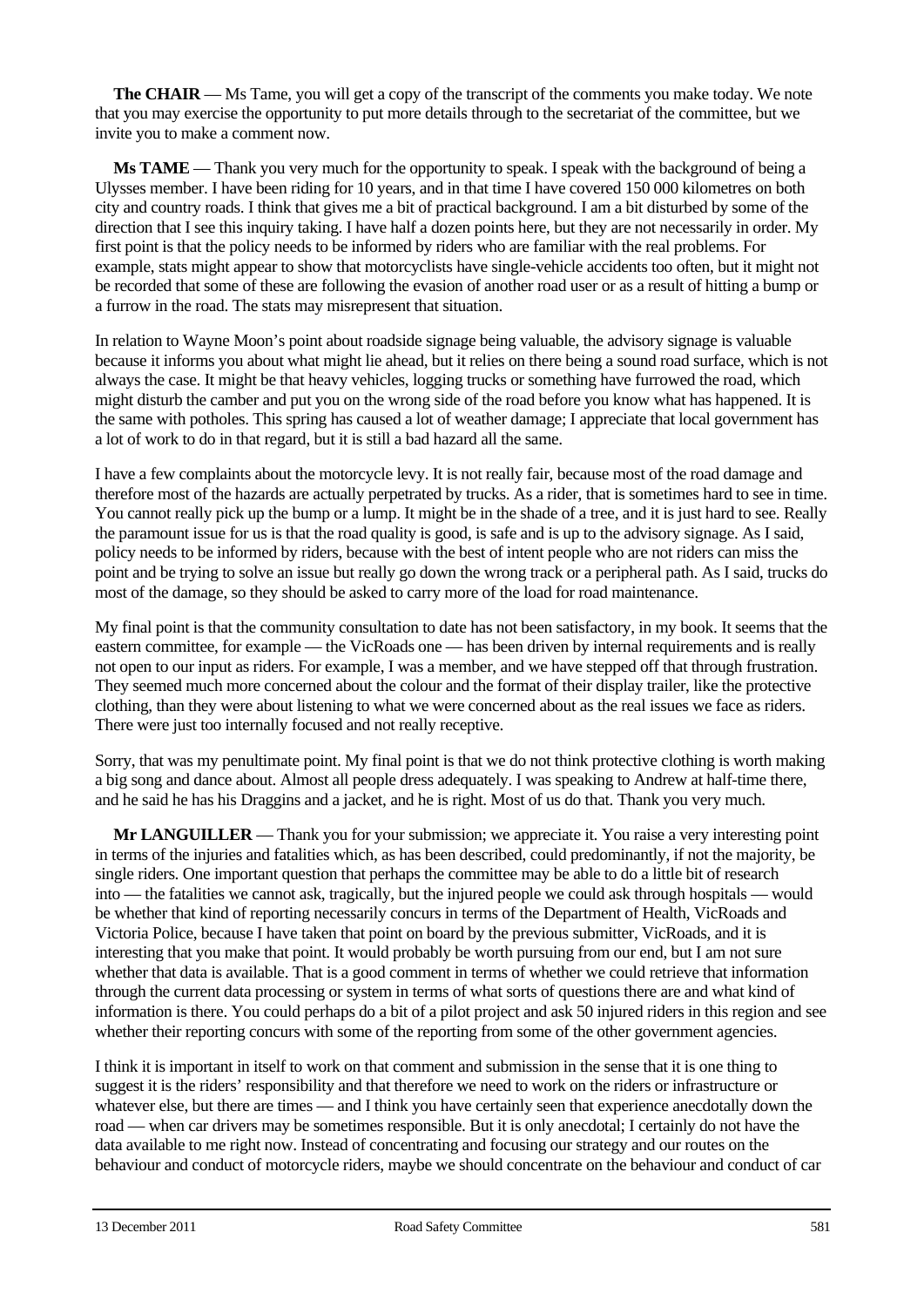drivers. From that point of view I certainly think it is worth asking the question of whether it is retrievable or not; I am not sure, but I welcome your submission.

**Mr ELSBURY** — I just have two questions, both about training. It seems to be my thing, to be quite honest.

**Ms TAME** — Recent experience.

**Mr ELSBURY** — Given my experience with motorcycle training — I had never touched a motorcycle. Well, I lie — I had touched motorcycles before but never actually ridden one before undertaking this training. With 6 hours of knowledge about a motorcycle and reaching the breakneck speed of 30 kilometres per hour, I was given a learners permit, which allows me to put a yellow piece of plastic on the back of my bike and then open up the throttle to 110 legally on highways. Do you think that that is an adequate amount of training for a new motorcyclist, given the fact that you do not even have to undertake any of that training? Two and a half hours would have given me my licence; it is just that I was conscientious and did an extra bit of training beforehand.

**Ms TAME** — Look, it is all that I had. I must admit that I got my Ls as a 43-year-old, so I had a fair bit of road experience and roadcraft behind me. If it is drummed into you as a learner rider in that 6 hours that on the road you must think of yourself as invisible and that it is up to you to stay out of trouble — —

**Mr ELSBURY** — They taught us paranoia; don't worry.

**Ms TAME** — Good. I think that is all you can really do. You cannot kind of legislate or make people spend a week in school or anything. I do not know if that adds a great deal. If you have shown that you can control a motorcycle through those basic manoeuvres and you can answer a set of questions to show that you are thinking about what you are doing, I am really not sure what else you can do. It might be sensible — —

**Mr LANGUILLER** — On-road testing, for example?

**Ms TAME** — That is good. I have no objection to that. As I said, provided that you have the armoury of being able to control a motorcycle at parking speeds, you will be able to control that on the road. The only thing that is missing from the training day on the tarmac out the back of the school is roadcraft, and that is something you can only learn — in any vehicle — with time. If I had a daughter and she wanted to learn, I would be keen for her to wait until she had a couple of years experience in a car, but that is all. I really think that the current system of training is okay; it served me well.

**Mr ELSBURY** — The second question is in relation to drivers. Do you think there needs to be greater training of awareness of motorcyclists in the VicRoads driver testing?

**Ms TAME** — Very much so. The current design of cars is that they are very much safety oriented. The driver is actually too cocooned; the driver feels safe, and the driver is only on the lookout for bigger hazards. The human condition means that we are not so much interested in little things, and as bike riders we fall into that category. We have to know that the car driver is not really taking account of us; there is a fair chance that they are not. We just have to be very mindful of that, and so much the better if the car drivers could have it drummed into them that they have to watch out for riders. We are increasing in numbers. It is up to them.

I have a favourite hobbyhorse — that everybody should be fined \$10 000 if they cause a rider to come off. It will make them look; that would change behaviour. I have nearly come off once, and I have actually been bowled, just through a car driver not seeing me. It was not excessive speed. I was in the middle of a roundabout — all that sort of thing. Still, I was brought to grief.

**The CHAIR** — Ms Tame, you have referred to concern about the direction of the committee consultation. The committee is taking on board evidence from expert bodies in Melbourne like the TAC, VicRoads and Victoria Police, from academics who are looking at road engineering issues and from regional Victorian centres such as Geelong, Ballarat, Wangaratta and Wodonga, so we are taking on board information from a range of areas. I just want to narrow down the consultation process, because we have also taken evidence from Ulysses Club members in a number of different regions as well.

You have raised a slightly different point in terms of the analysis of accidents, and it may be an area that we can do some further work on to understand them a little bit better, because it could be a focus. You have suggested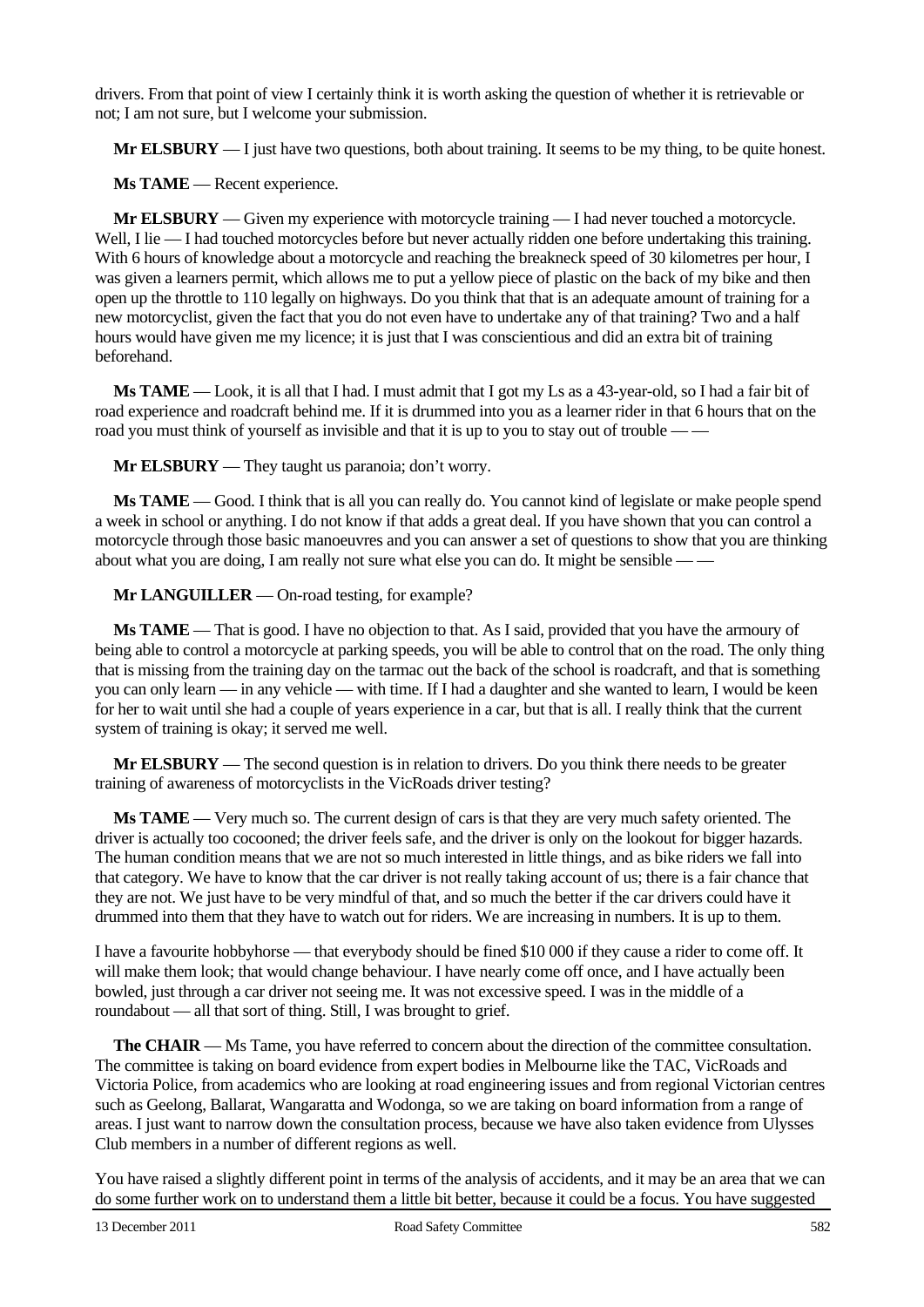that accidents, where there has been death or injury on the road, have historically been conveyed to us by some expert as involving a combination of speed, alcohol or drugs. Sometimes people indicate that they may have hit a wombat or had a problem with other unanticipated interference on the road. Are you able to give us a little bit more insight into where you would suggest our consultation dig deeper in conferring with the road users, so to speak?

**Ms TAME** — It is just off the cuff, but perhaps with the rego renewals you might put out a form and asked people to convey their near misses. You would get all sorts of different responses, I suppose, but you might at least build up some sort of picture, a scatter diagram, of what people thought was hazardous. There is another thing, too. Ken says that we need to push for more census data — you know, the national census. I know it is beyond this inquiry's bailiwick, but there are 100 000 bikes registered in Victoria and yet there is not provision for that sort of thing in the census. When I was living in Melbourne my bike was the only means by which I could get around, but there was no category at all for that.

**The CHAIR** — With your comment on a scatter diagram, is that a particular background area of expertise that you have, to portray information conveyed of a factual situation through a scatter diagram? What do you envisage there?

**Ms TAME** — I suppose for the number of responses to what kind of thing troubled them or if they had had an accident previously what they thought was the cause of it. They might identify road conditions, a stray animal, evasion of a car or just plain made a boo-boo and misjudged and went off. There is no doubt that some accidents are caused by excess speed, but not nearly so many as are represented, I would suspect. As I said when I was speaking to you a little while earlier, I was rounding a left-hand bend, just like Wayne said, and I just hit a bump that I could not see and I bounced onto the wrong side of the road. It was a tight corner and I was under the speed limit. As I said, I was enjoying myself, but I was not over the speed limit. That could have been nasty too if a car had been coming the other way.

**The CHAIR** — The bump in the road being the cause?

**Ms TAME** — Yes, because I literally bounced over it to the wrong side of the road. I could not see it in the shadow or anything.

**Mr LANGUILLER** — What sort of bike do you ride, if I may ask?

**Ms TAME** — They are road bikes, litre bikes, both of them.

**The CHAIR** — My colleague might be seeking to find out what cc they are.

**Ms TAME** — I see, 1000cc.

**Mr LANGUILLER** — So it is a reasonable bike?

**Ms TAME** — Yes.

**Mr LANGUILLER** — Thank you. Can I ask you something further. You have heard me talk about the TAC ads. Given your experience of what I think you said was 150 000, what do you think of those ads?

**Ms TAME** — I think they are awful. I think they just totally misrepresenting — —

**Mr LANGUILLER** — Why do you think they are awful?

**Ms TAME** — They just portray the motorcycle riders as lunatics, and that is just not so. There might be a small percentage of young men who are, but there are so many thousands of Ulysses members; we are up to something like 50 000 or 60 000. That mad, idiot fringe that is portrayed in those ads are just such a minority.

**Mr LANGUILLER** — It is not a small number, given that they are 162 000 motorcycles registered and there are 336 000 licences. I am sorry; I interrupted you. You do not think they are good? Do you think the message that is reached is the one that people should get? Are they designed for the 10 or 20 per cent of riders who misbehave, so to speak?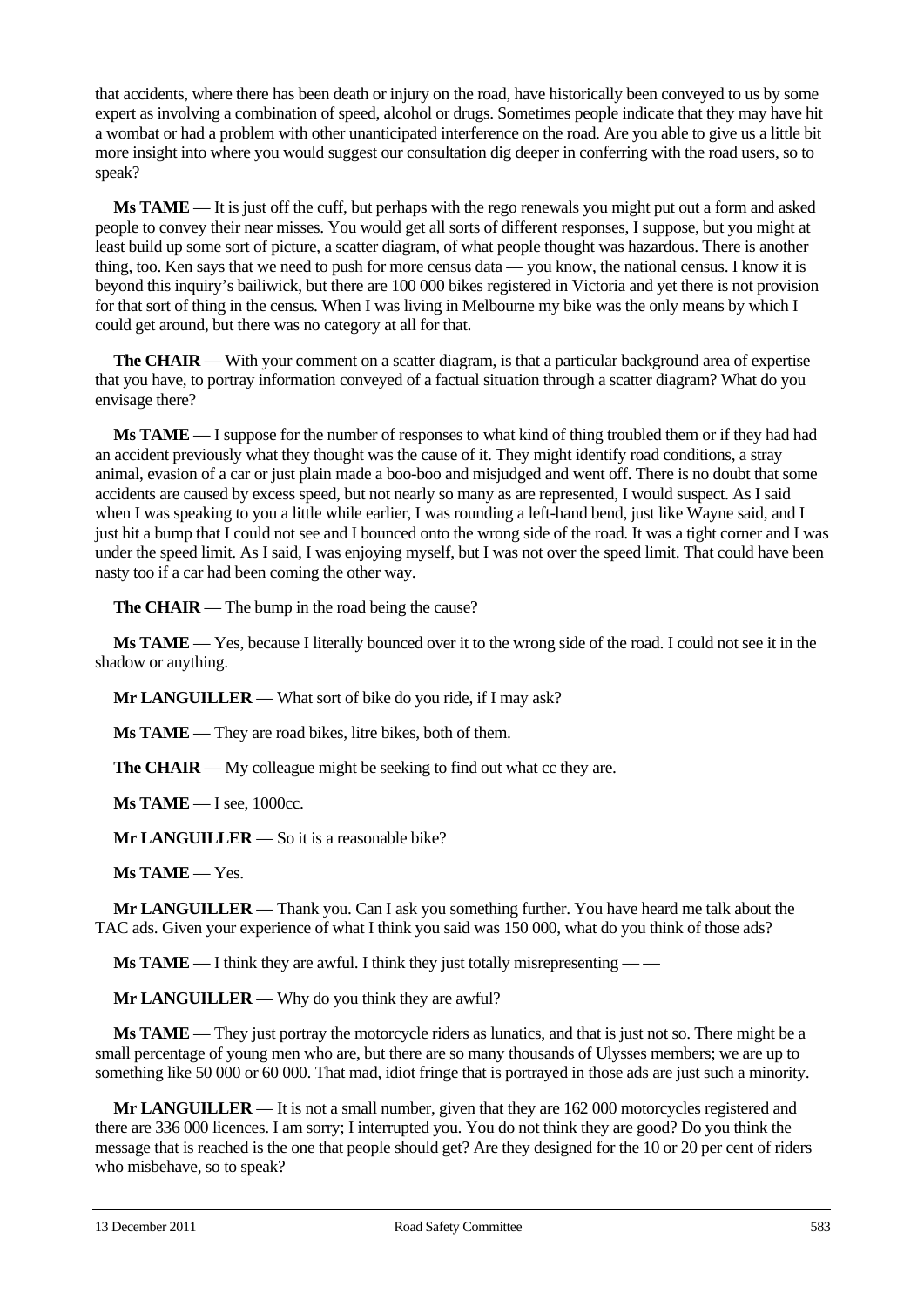**Ms TAME** — I think so. I think they are all targeted. Those people will not be listening anyway, and they scare the tripe out of the likes of me, who are just getting started. Okay, now I am confident and happy. They are just frightening and they are targeted at the wrong people. I just think that they are misrepresentative. They give the car drivers a reason to hate us as mad and irresponsible people. That is the other thing I do not like.

**Mr LANGUILLER** — Since I have been a member of the committee, if I may say, I have become aware of a whole bunch of issues that I was not aware of, although through my family I have been brought up to speed about what happens on the road. My brother is a motorcycle rider. I must say that I have asked people around the table, as you do when suddenly the ad appears on television, and the commentary from people who do not ride is usually pejorative about motorcycle riders. They do not have much respect for or much positive to say about them.

**Ms TAME** — No, that is right.

**Mr LANGUILLER** — This is only anecdotal from only a few people I have asked from time to time. I have not yet been able to get somebody to say, 'And this is the message', but time will tell. You have ridden 150 000 kilometres. Can I ask you whether they were all in Victoria or in other states and territories as well?

**Ms TAME** — The vast majority were in Victoria, but we do go on tour interstate.

**Mr LANGUILLER** — How do our roads compare to those in other states, given your experience?

**Ms TAME** — The nearer you are to Melbourne and the higher the number of voters in the area, the better the roads. Out here, and especially  $\frac{1}{2}$ 

**Mr ELSBURY** — What are you suggesting?

**Ms TAME** — Out here, they are sealed but they are sort of hilly roads and they are used a lot by dairy tankers and log trucks and they cut up. They are the dangerous ones because they are hilly and you cannot see what is around the corner. You are just clipping along at a nice speed suited to what the advisory signs suggest and then suddenly there is this furrow or ridge in the road and you are fighting, not for control exactly but it really puts you off. You have to back off speed and go again. If you are silly enough to be operating near your limit, that can send you off the road, so you just never operate near your limit. You always have something up your sleeve but it cannot always save you.

**Mr LANGUILLER** — You have ABS and all that of course?

**Ms TAME** — No. On the car, yes, but on the bike, no.

**Mr LANGUILLER** — Have you ever had to use it in the car?

**Ms TAME** — No. On the bike, yes. I was riding a demonstration bike at the Ulysses AGM. Somebody stopped in front of me, I did not expect it and I had to have the ABS in operation then, and I was thankful for it. It is a good thing, and it is percolating its way down into lower-level bikes now.

**Mr LANGUILLER** — You ride in groups with your club, I presume?

**Ms TAME** — Yes.

**Mr LANGUILLER** — Are there any dangers associated with riding in large groups?

**Ms TAME** — Initially, until people get — —

**Mr LANGUILLER** — Is there one you could think of?

**Ms TAME** — Not really. Once people kind of learn what is acceptable group behaviour, they are all very good. We might get in a new person who will do something dumb like try to pass you up the inside, up the left, or something, but you quickly put them right with just an informal chat at lunchtime, saying, 'Don't do that'.